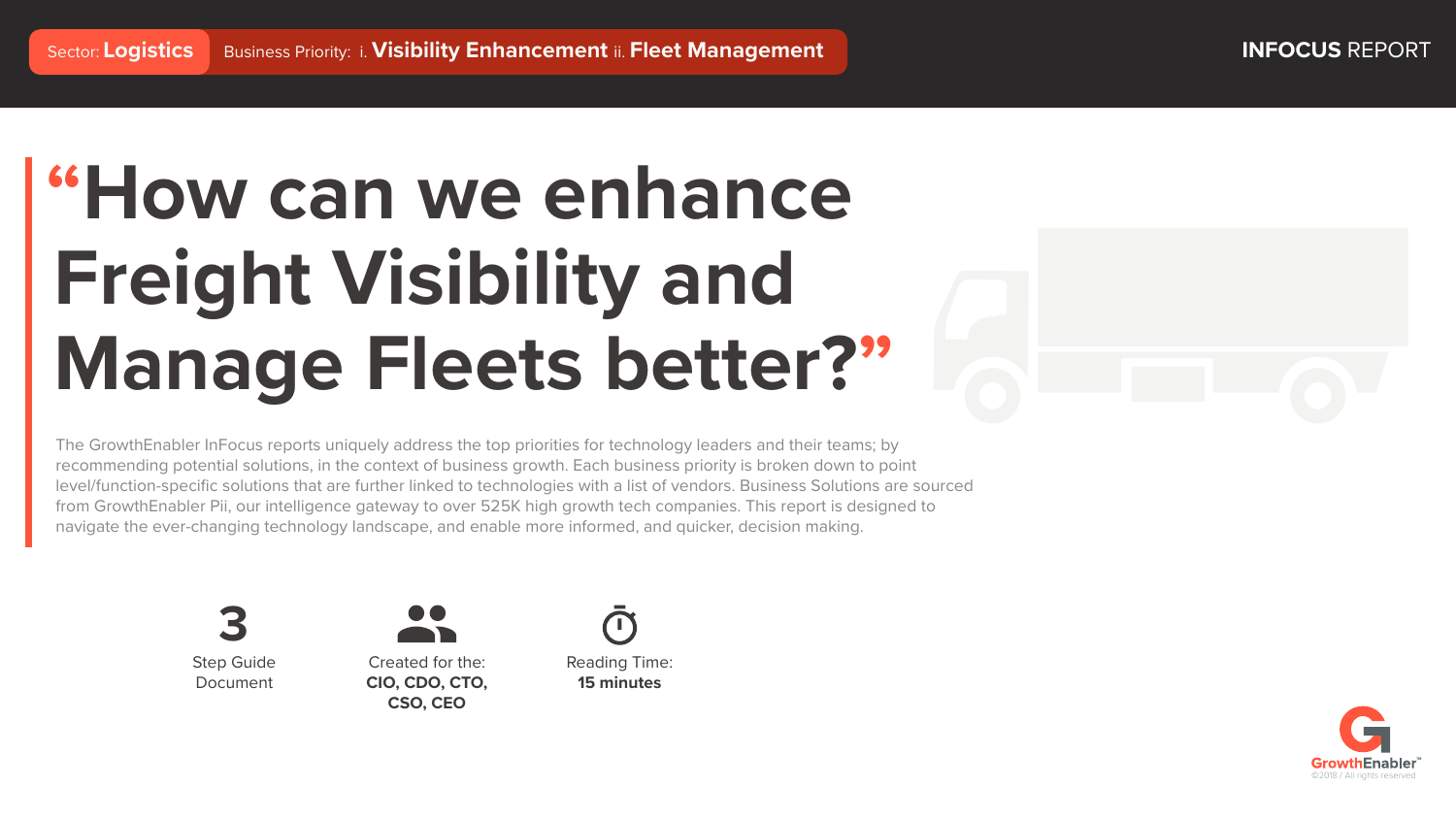## **i. Introduction**

- 01. / How will digital transformation impact growth?
- 02. / Identifying business priorities
- 03. / From business priorities to solutions, in 3 steps

## **iii. Recommendations**

- 04. / Real time tracking
- 05. / Transportation Planning
- 06. / Pricing & Routing Optimization
- 07. / Process Digitization

- 12. / Visibility Enhancement
- 13. / Fleet Monitoring & Management
- 14. / Corporate-Startup Collaboration Initiatives
- 15. / How to work with Startups

## **ii. The 3 Steps**

#### Visibility Enhancement

#### Fleet Monitoring & Management

- 08. / Vehicle Tracking
- 09. / Vehicle Safety
- 10. / After-market Support & Services
- 11. / Fleet Modernization

## **iv. Methodology**

17. / GrowthEnabler Research Methodology



# **Contents**

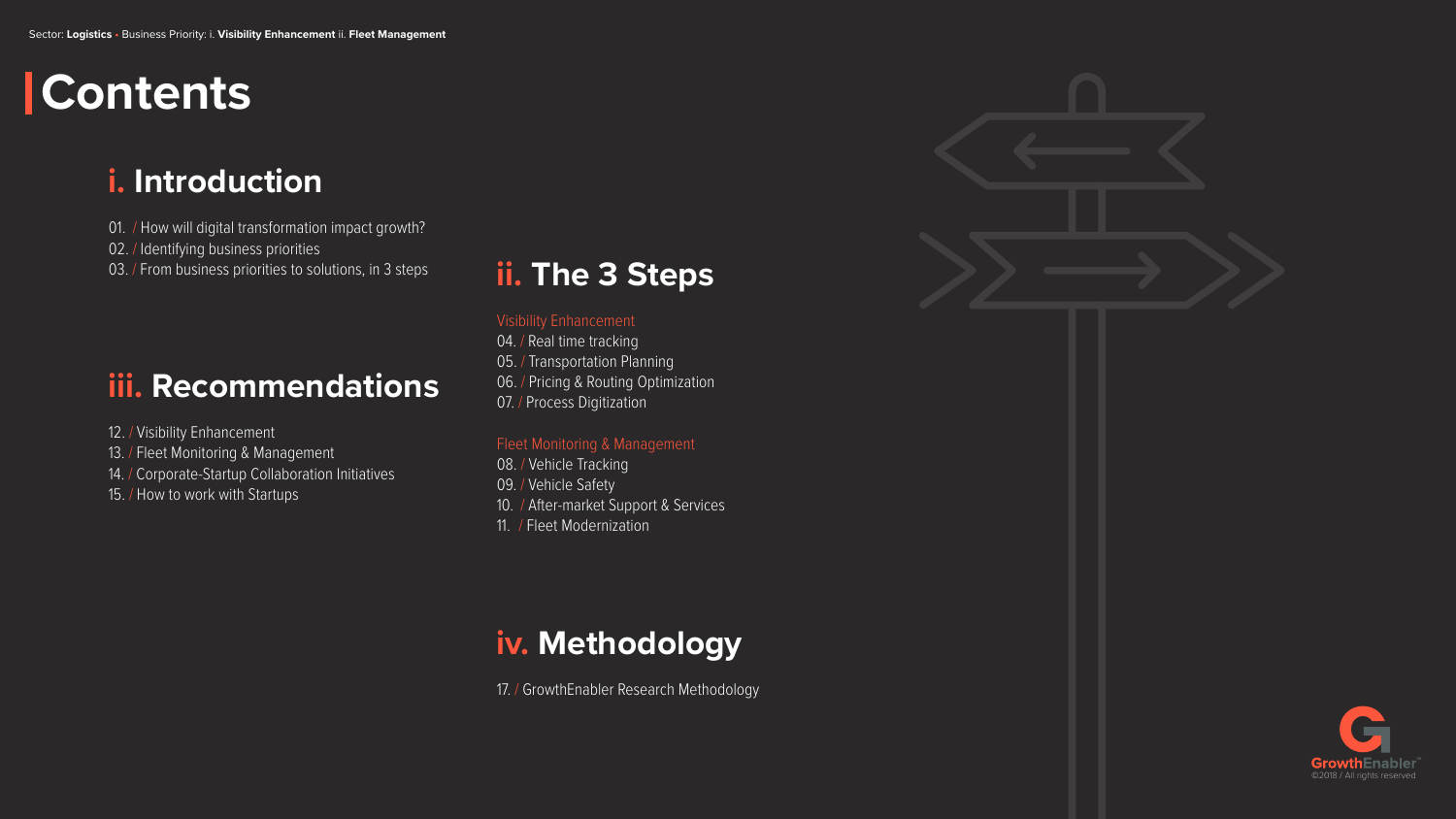**Giants like Fedex, UPS and DHL have dominated the supply chain and logistics industry for decades through a variety of integrated offerings. The significant economies of scale associated have been major competitive differentiators and acted as impregnable barriers to entering the market. However, the advent of new-age technologies like the Internet of Things, Advanced analytics coupled with the trend of digitization is enabling asset-light, technology driven startups in disrupting the existing paradigm.** 

Business models leveraging big data analytics will increase efficiency and drive the creation of sustainable supply chains. Traditional players should take note of these emerging threats from agile startups and figure out symbiotic synergies in order to stay relevant in the Logistics 4.0 Space.

## **How will digital transformation effect growth? An introduction**

Shippers and consumers expect faster, flexible and cheaper delivery options, this increasing demand for convenience is driving a huge demand for specialized solutions across the value chain. Similar to industries like Retail and Travel, where digitization has played a major role in driving efficiency, the Logistics industry is primed for an extensive digital transformation over the next decade. IT will play a major role in creating digital processes for the interconnection and collaboration of all parties across the value chain which will make a key contribution to the success of logistics activities. Technologies like RPA will metamorphose back office operations. Global supply chain visibility will be significantly enhanced by utilizing IoT and Blockchain technologies while autonomous vehicles will eliminate the need for manual drivers.

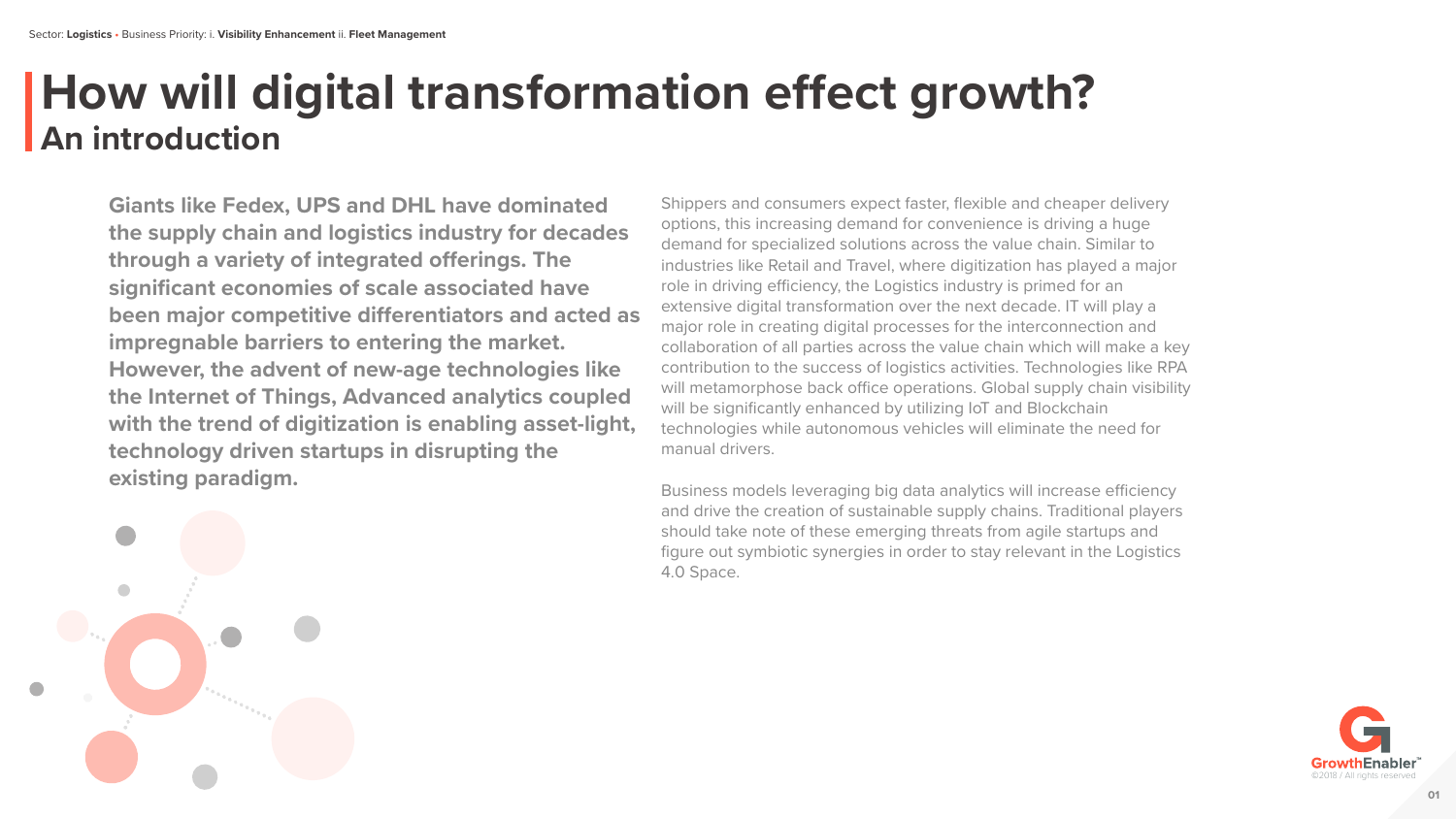# **Business Priorities Sub-segments**



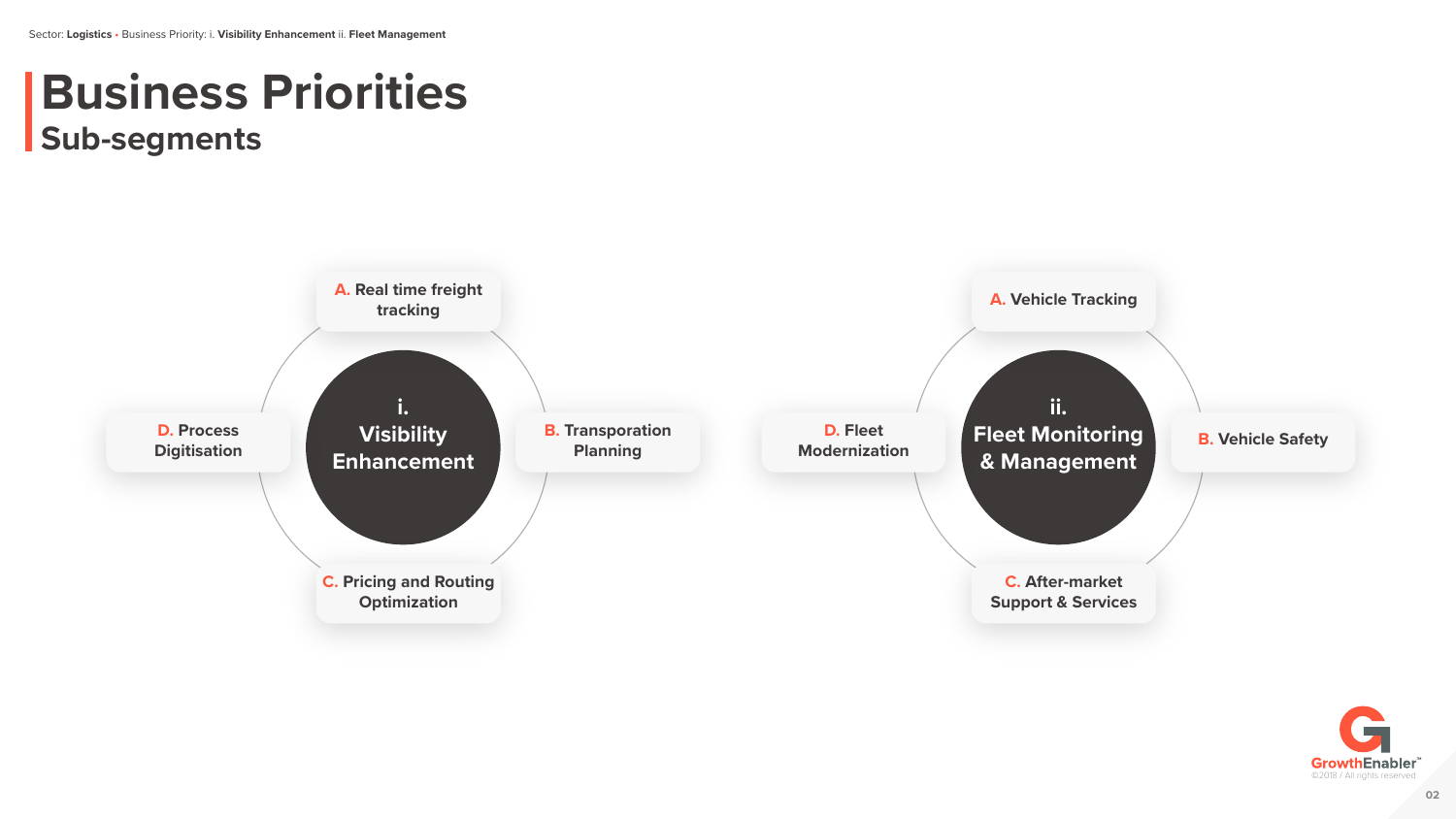## **From Sub-segments to Solutions In 3 Steps.**

#### **EMERGING:**

Early stage startups typically at beta product stage and seeking investment capital

**SCALING:** Typically funded, with a market ready product and revenue positive

**MATURE:** Established product, exploring new growth markets and partnerships

## **Startup Growth Stage Definitions**





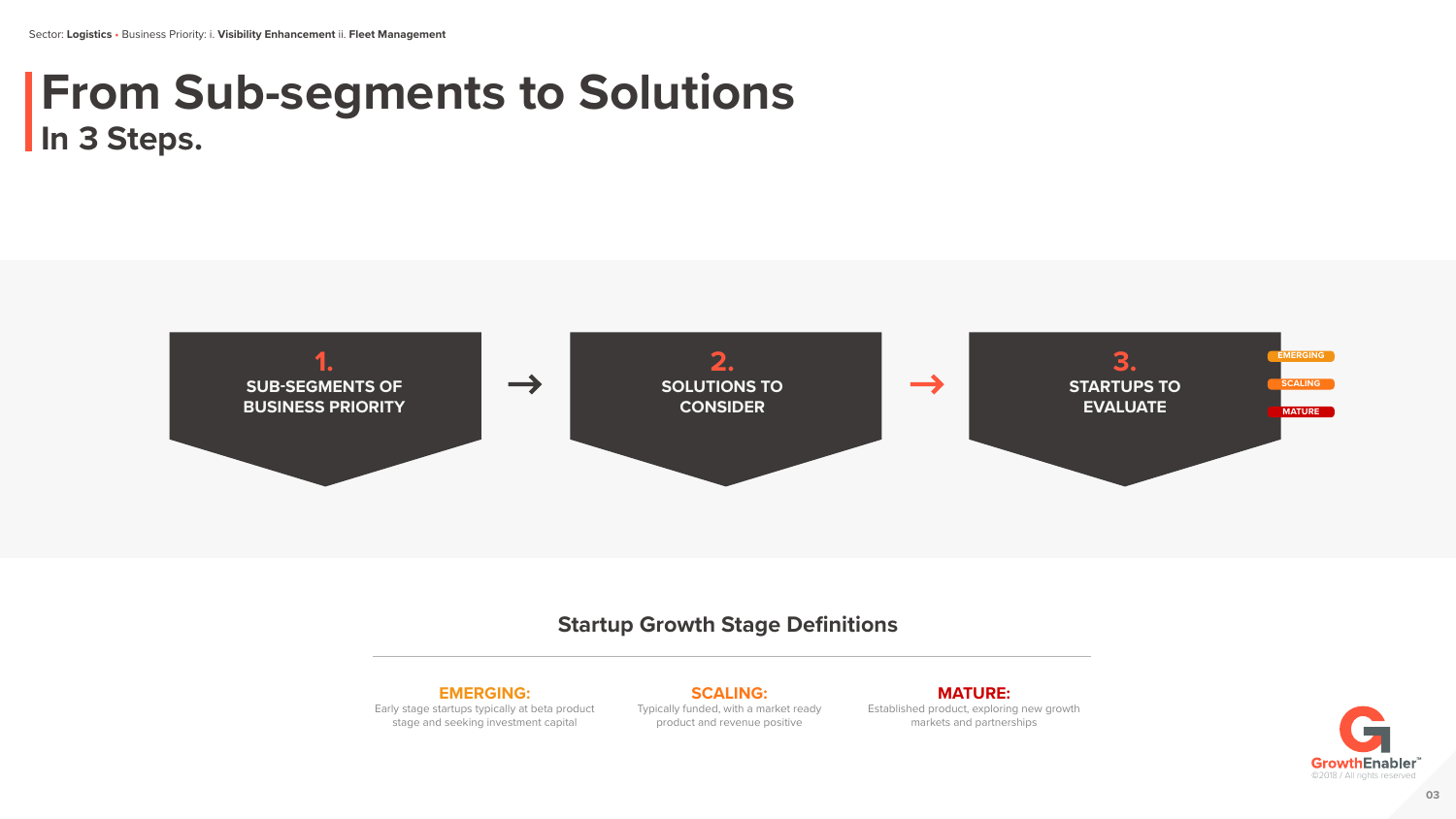







**OnAsset** 

**United States** *onasset.com*

Offers a monitoring and tracking platform that forms transparent supply chains to drive **MATURE** business value and avoid risks

> Offers cargo position, condition monitoring and data analytics sevices for the maritime industry

Akua

**United States** *akua.us*

A flexible IoT platform that provides persistent environmental monitoring and tracking solutions for intermodal cargo containers



**Finland** *Conexbird.com*

### Find more solutions on GrowthEnabler Pii...

**www.growthenabler.com**



#### **Conexbird**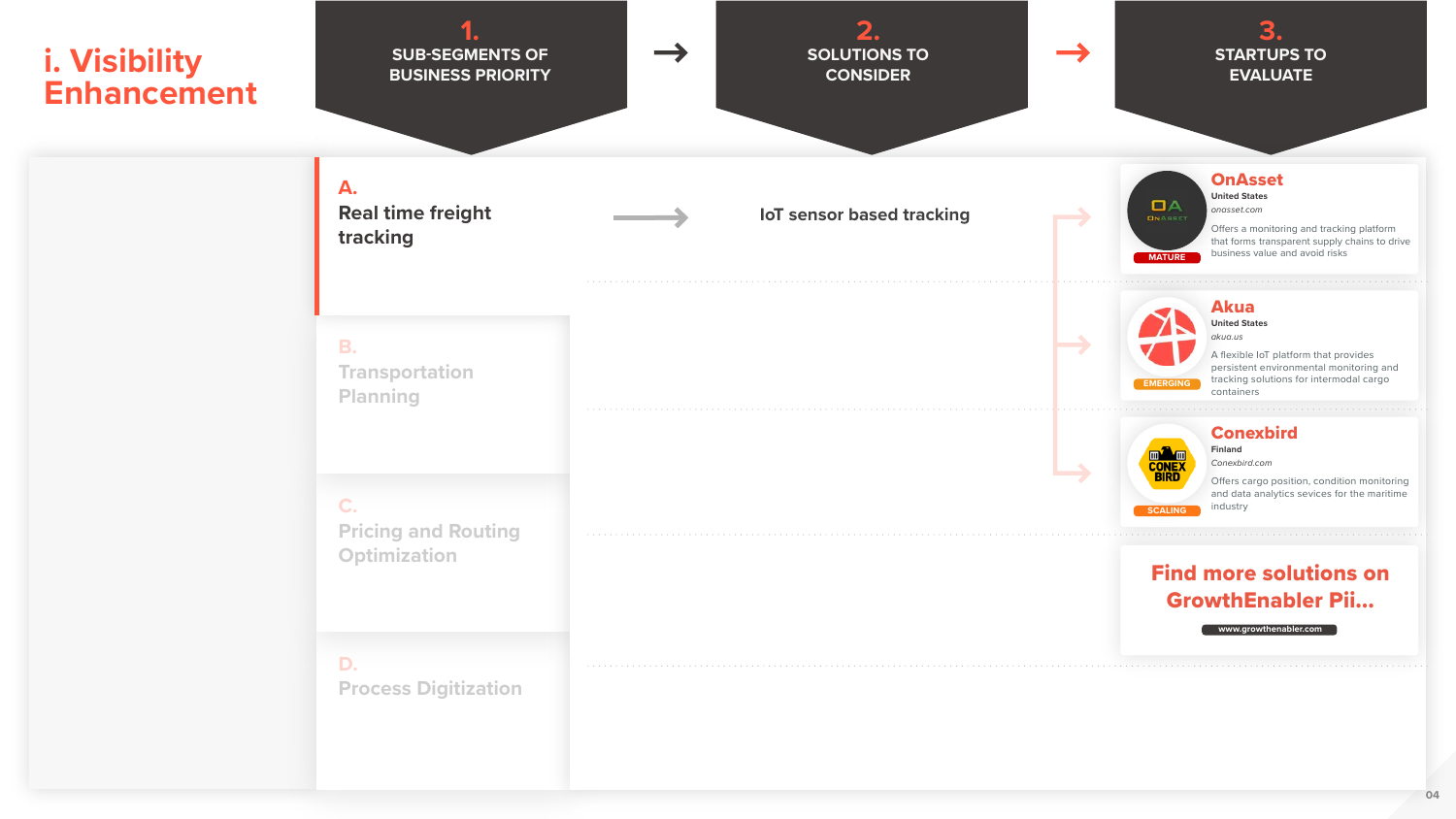



End-to-end supply chain visibility platform that enables companies to track and manage their freight.

Predictive logistics platfrom for decision support to drive efficient container shipping







#### **Fourkites**

**United States** *Fourkites.com*

#### Clearmetal

**United States** *clearmetal.com*



Inttra

**United States** *inttra.com*

An electronic transaction platform, software and information provider for the ocean **MATURE** shipping industry

#### Find more solutions on GrowthEnabler Pii...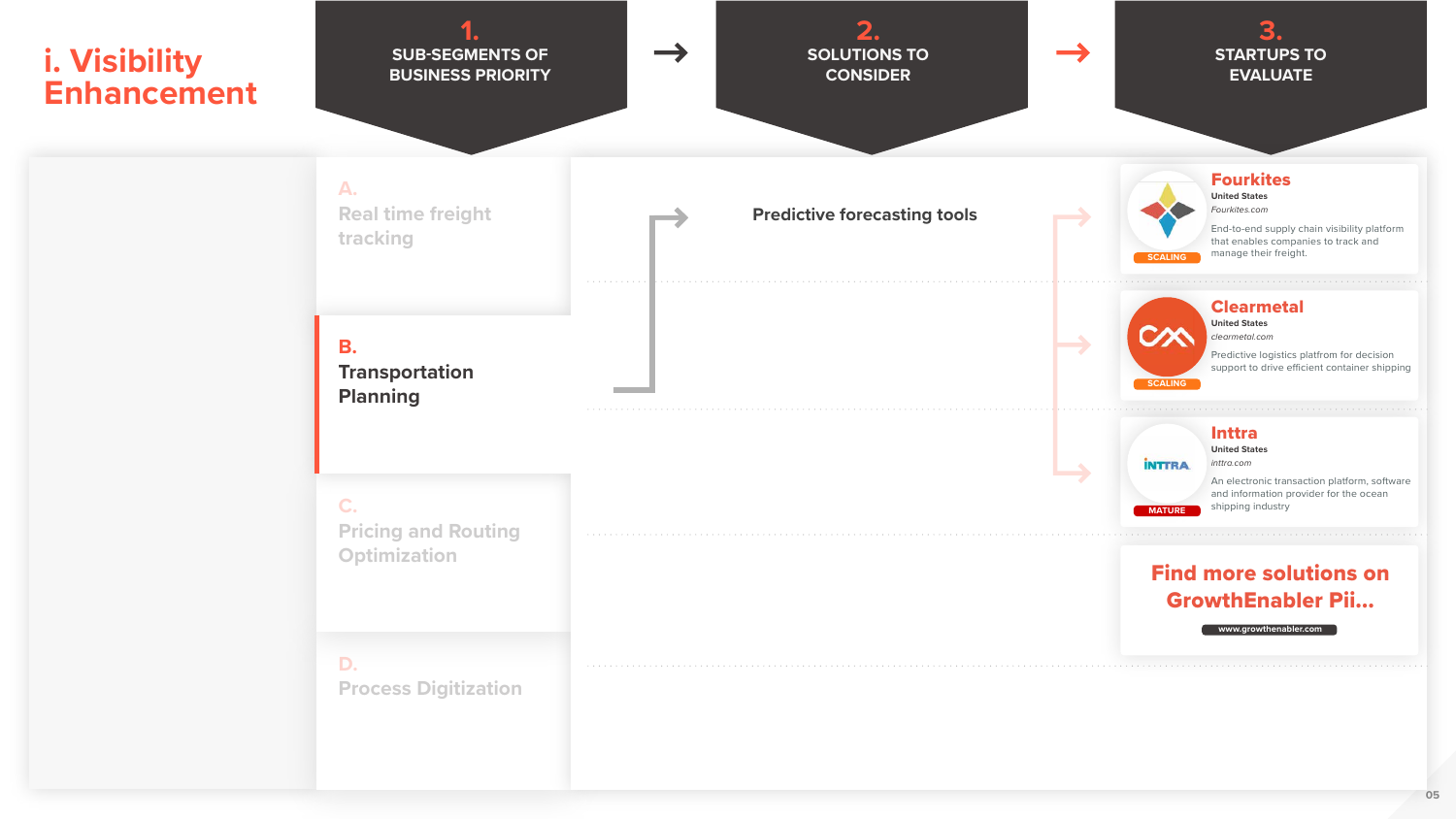



Provides global sea freight market information and actionable data on shipping **SCALING** rates and actual transit times



Offers a platform that links rates, automates bookings and documentation on a single

#### Xeneta

**Norway** *Xeneta.com*

**United States** *tryfleet.com*



**XENETA** 

#### **Tryfleet**

#### iContainers

**Spain** *icontainers.com*

Instant ocean freight quote, shipment monitoring and management platform



## Find more solutions on GrowthEnabler Pii...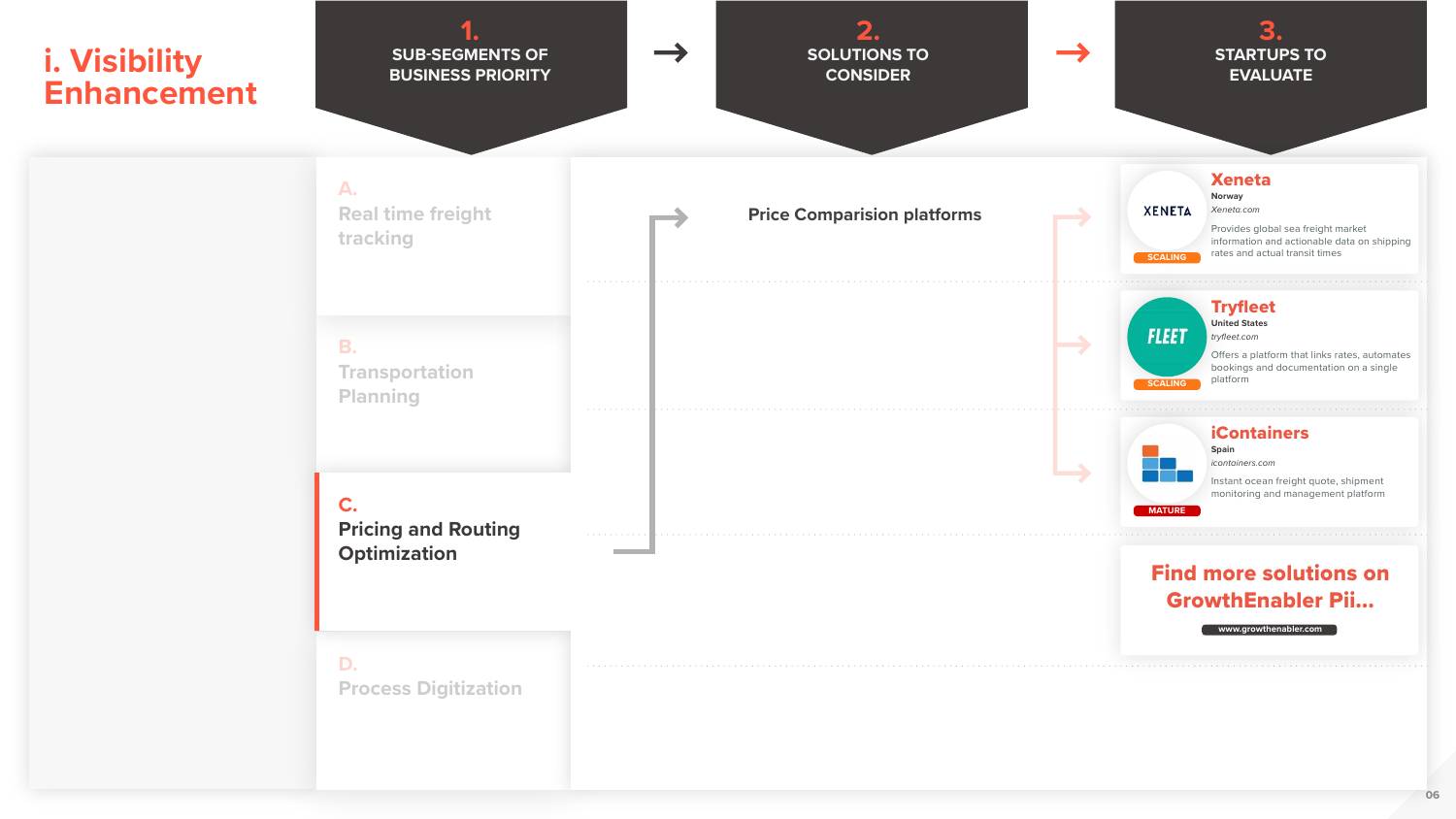



Global trade platform with an online freight marketplace and international freight **SCALING CONTAING CONTAING CONTAING SCALING CONTAING SCALING CONTAIN** 





#### Neurored

**United Kingdom** *neurored.com*

Provides a platform to manage relationships with suppliers, freight execution and carrier networks



**Israel** *freightos.com*

#### Shiphawk

**United States** *Shiphawk.com*

Offers a Smart Transportation Management System that helps in automating workflows **SCALING** and run data-driven supply chains

### Find more solutions on GrowthEnabler Pii...

**www.growthenabler.com**

**MATURE**

**Heuro red** 

#### **Freightos**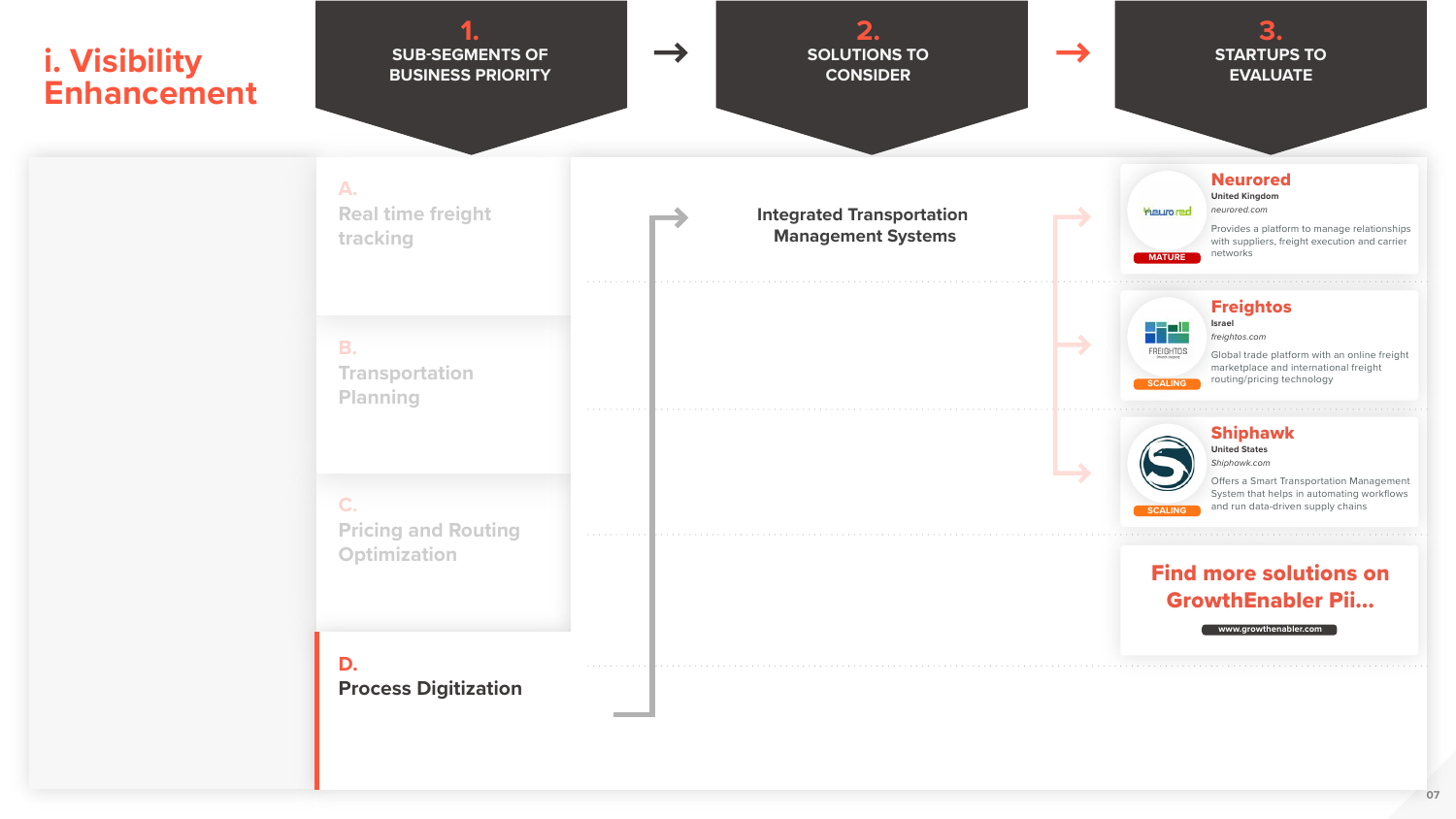







#### KeepTruckin

**United States** *KeepTruckin.com*

Platform to help trucking companies manage fleets and driver logs



#### Automile

**Sweden** *automile.com*

Software platform for real time fleet and asset tracking



#### Spireon **United States**

*spireon.com*

Fleet tracking and trailer management software with ELD compliance features



### Find more solutions on GrowthEnabler Pii...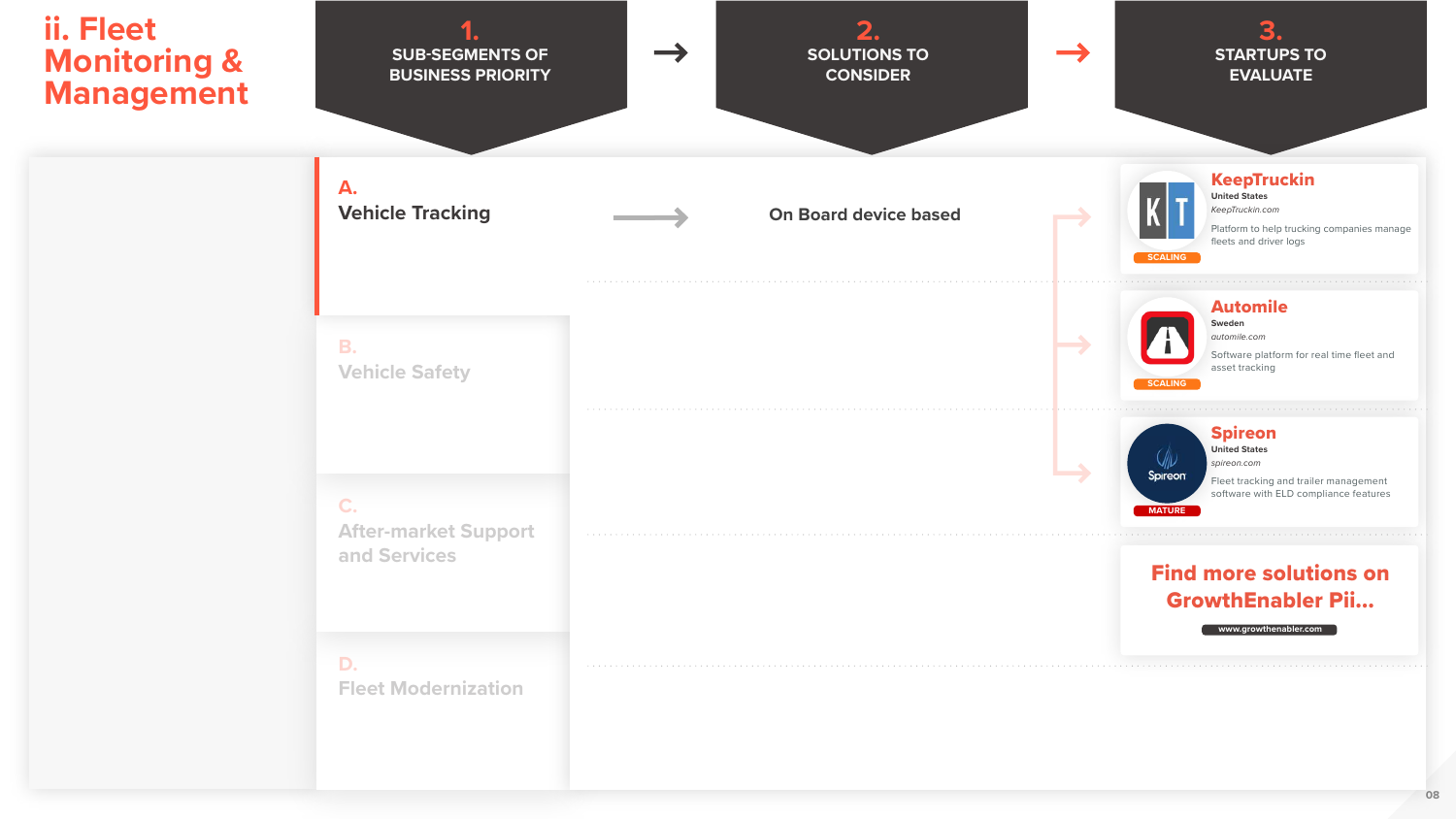

**United States** *smartdrive.net*

Video based fleet safety and transportation analytics platform







**SmartDrive** 

#### Fleetio

**United Kingdom** *fleetio.com*

Web-based Fleet monitoring and driver tracking platform



#### Fleetup

**United States** *fleetup.com*

Fleet Management platform with integrated Telematics, GPS and ELD applications



### Find more solutions on GrowthEnabler Pii...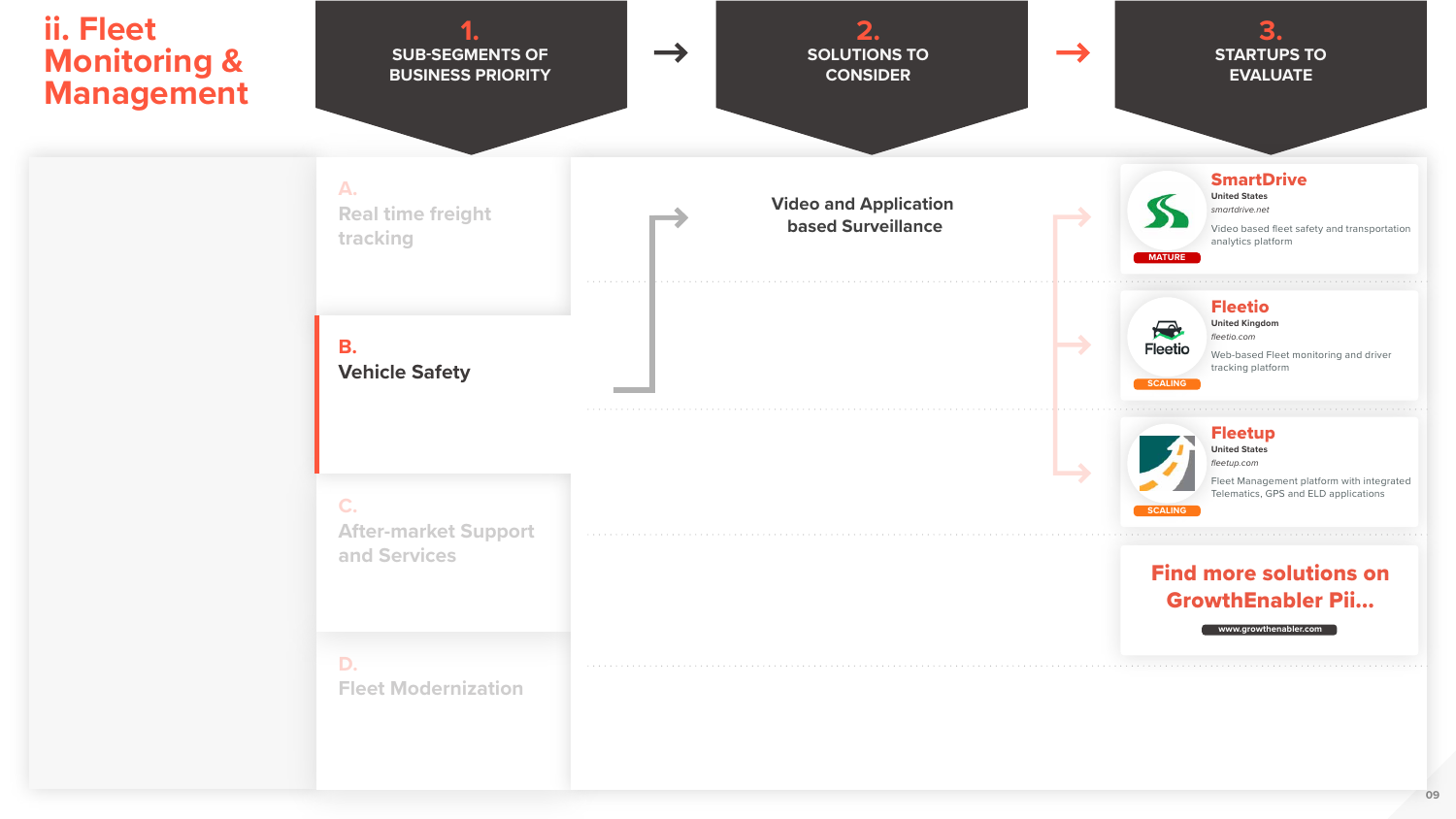A Network that provides multi-party solutions for parts, support, warranty and **MATURE** other aftermarket services





#### **Smartequip**

**United States** *smartequip.com*





#### Tantalum Corporation



**United Kingdom** *tantalumcorporation.com*

Connected Device based ecosytem of aftermarket services

#### **FMG**

**SCALING**

**United Kingdom** *fmg.co.uk*

End-end to incident management solutions for automobile fleet management

### Find more solutions on GrowthEnabler Pii...

**www.growthenabler.com**

**SCALING**

**FMG**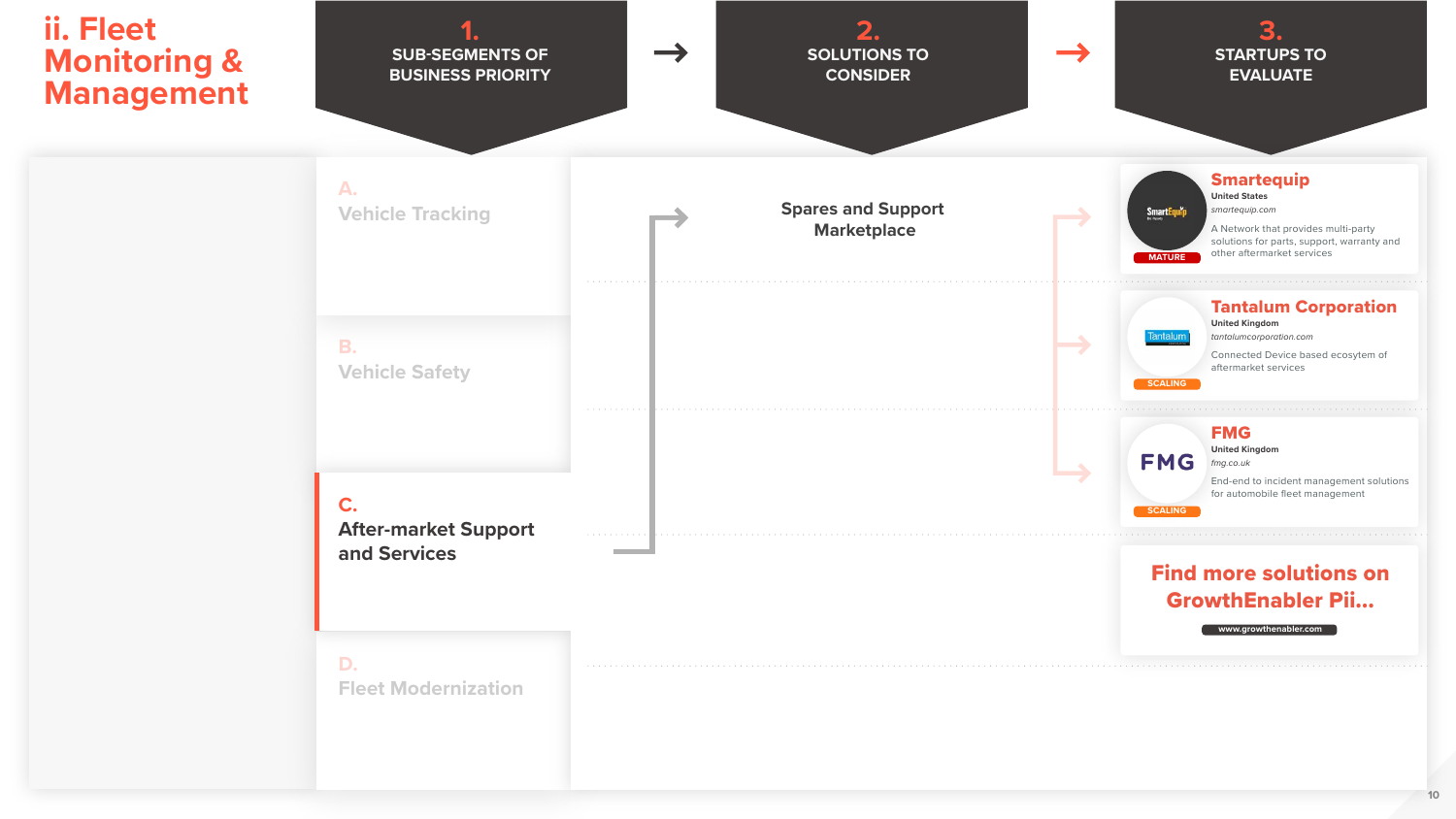

#### Netradyne

**India** *netradyne.com*

Offers a distributed learning platform that turns Connected vehicles to intelligent

Computer Vision and Deep Learning based Video Safety solutions



#### Five.ai





**United Kingdom** *five.ai*

Provides a complete software stack for autonomous vehicles



#### Cloudmade

**United Kingdom** *cloudmade.com*



#### Find more solutions on GrowthEnabler Pii...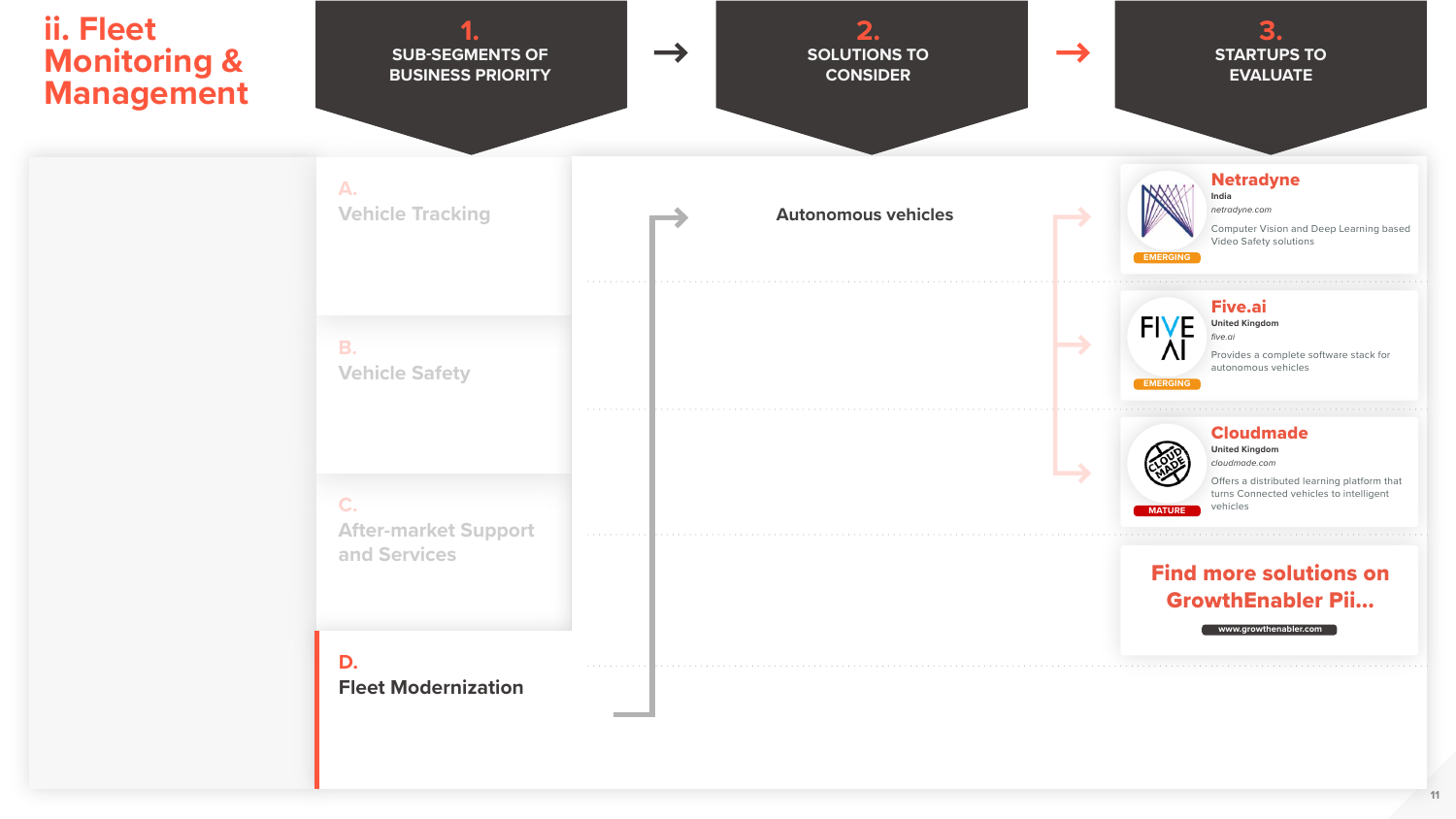## **Recommendations Visibility Enhancement**

**Improving freight visibility and the holistic integration of the multiple nodes in the supply chain will result in increased**  efficiency and enhanced customer satisfaction. Ever-increasing internet penetration coupled with advances in predictive **analytics can help achieve this. Here are a few ways:**

## **1.**

Partner with startups that leverage sensor driven technologies to provide real time freight visibility. Improved battery technology and ever-increasing connectivity are helping create low cost and globally connected tracking and monitoring devices. This can help in the mitigation of errors in real-time in addition to identifying areas of improvement.

#### **2.**

Leverage software platforms that integrate with Logistics partners like Terminals and Ocean carriers to predict delays and assess shipment risks. Utilization of AI algorithms to canonicalize freight data and delivering predictions that help companies manage their inventories can significantly enhance customer trust.

#### **3.**

Combine crowd-sourced data in conjunction with proprietary in-house data to determine best prices and optimal shipping routes. Advances in cloud computing can aid in real time analysis to generate actionable insights that can help in devising pricing strategies and ensuring asset capacity utilization.

#### **4.**

Embrace flexible cross company integration of participants and processes driven by API based technologies. Integrating with Transportation Management Systems (TMS) and Inventory management systems of shippers will help improve upstream and downstream visibility.

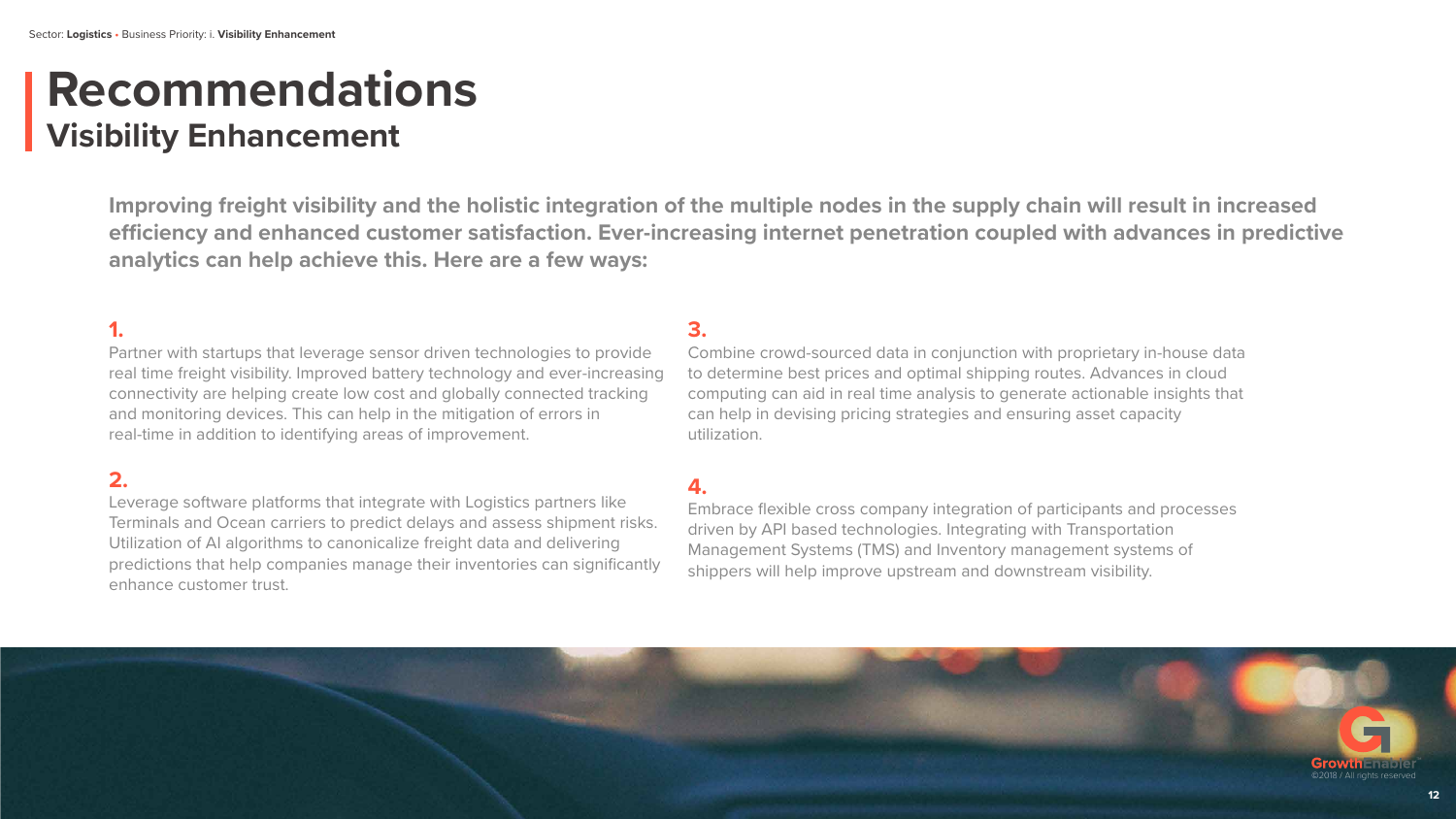## **Recommendations Fleet Monitoring and Management**

**Fleet Management as a function is shifting towards Mobility Management thereby playing a larger role in the overall value chain as compared to just maintenance of vehicles. With increasing penetration of IoT devices every asset can act as a source of data that can be leveraged. A few innovations companies can consider include:**

#### **1.**

Leverage GPS and ELD based technologies to remotely monitor driver and vehicle performance. This can help in measuring asset utilization patterns and predict maintenance schedules pro-actively.

#### **2.**

Video surveillance and mobile application based safety tools can be used to ensure asset and driver safety. Insights can be leveraged to eliminate risky behaviour and improve driving skills, in addition to the exoneration of drivers.

#### **3.**

Utilize network based platforms to sourcing of spare parts, support and after-market services. Significant cost and time benefits can be realized by streamlining the procurement and installation processes.

#### **4.**

Consider Vehicle to Infrastructure and Vehicle to Vehicle communication technologies for modernizing existing fleets to ensure optimal utilization. Collaborating with or Investing in autonomous driving technology can help incumbents face future threats from tech giants like Google, Apple and Uber who have already made significant strides in the market.

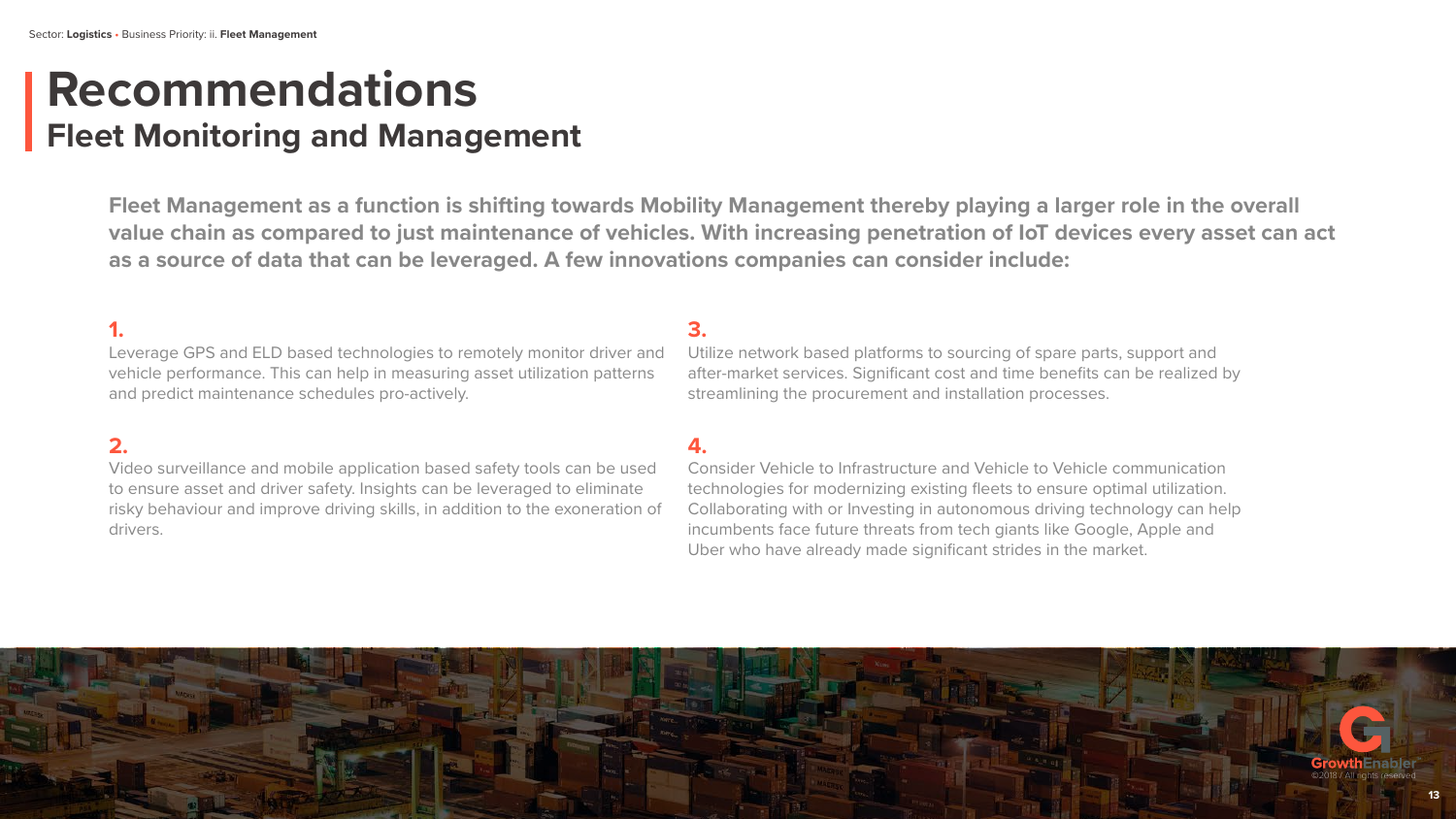**DB Schenker** took a \$25 million stake in online freight booking platform uShip

## **Corporate - Startup Collaboration Initiatives Top performing companies engage with Startups to drive digital business**

**Kuehne + Nagel** partnered with Temasek to invest in early-stage companies in big data and predictive analytics, artificial intelligence, blockchain and robotics.



**Verizon** acquired Fleetmatics to expand fleet management and mobile workforce management solutions.



**KUEHNE+NAGEL** 

**DB** SCHENKER

verizon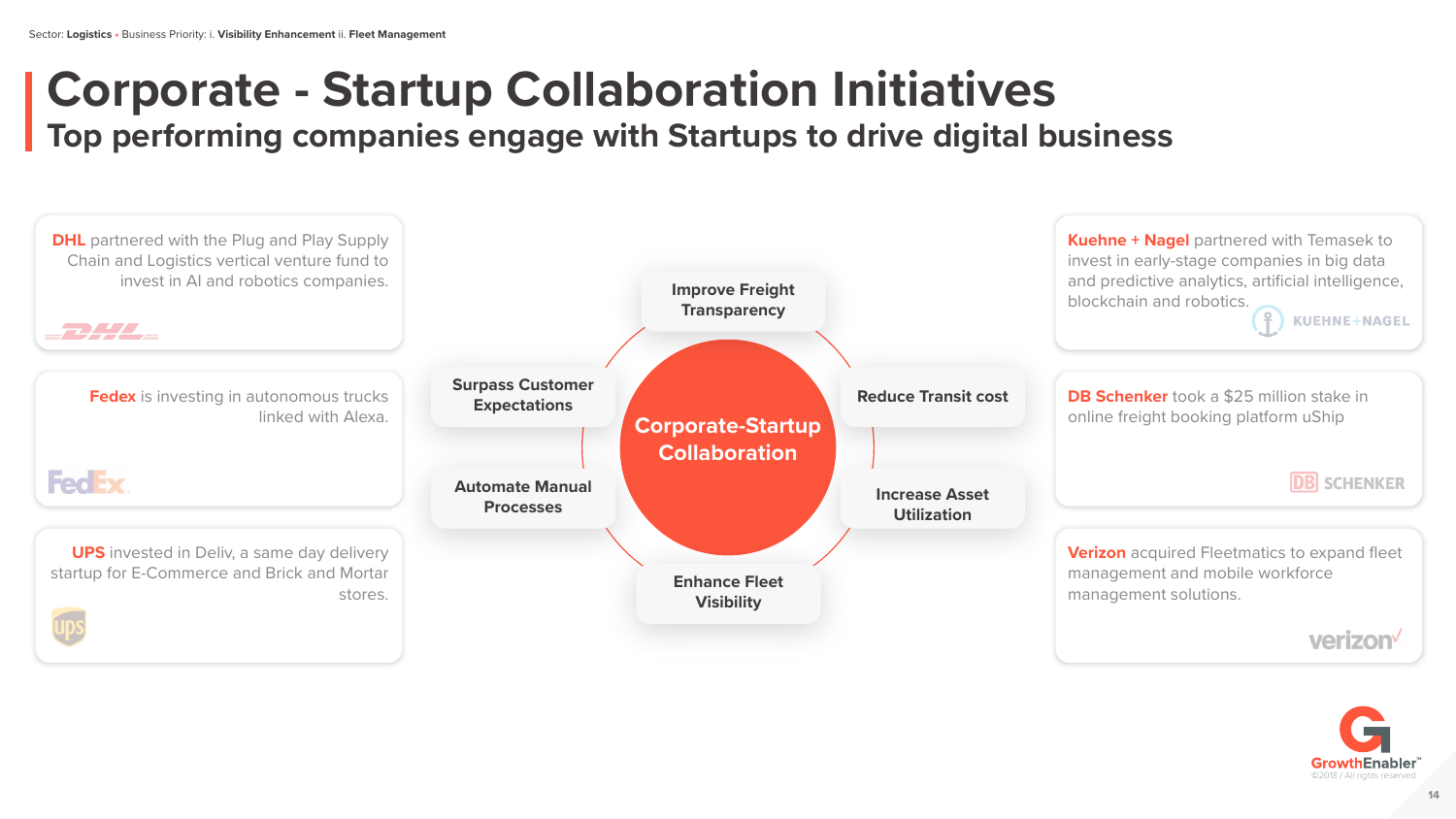# **How to work with Startups? Logistics**

**Startups bring critical innovation, problem solving and the potential of entirely new markets to Corporates. Innovation is high on the CIO agenda today; however partnerships that drive this innovation are becoming harder to find. Creating real change by fighting against static bureaucracy is one such stumbling block in the success of Startup-Corporate collaboration. Embracing new technologies and digital transformation of a majorly paper-based industry is a monumental challenge considering the rather conservative and risk averse nature of current incumbents. This has made the market leaders prone to disruption from Tech giants like Amazon and equally startups, with their highly scalable lean methodologies.**

It is time for incumbent players to adopt a collaborative approach with emerging digital players to evolve and enhance their existing business models. Most Startup-Corporate collaborations fail due to multiple challenges from a cultural and technological standpoint. It is imperative that expectations from both sides be well-defined and corporates should leverage their existing expertise in dealing with regulations in collaborative projects with startups.

Close collaboration can be tailored to best serve the needs of the incumbent's business, however, it should not be a threat to the innovative culture of the startups. A thorough re-evaluation of traditional profit models is necessary with an emphasis placed on innovation driven KPIs. Developing a transparent approach about the scope and metrics of the project along with well-defined deadlines can help build a critical foundation for a successful proof of concept.

The ever changing customer requirements and changing market dynamics are driving Logistics Service providers to improve customer convenience. An expansion of their existing product portfolio with an emphasis on flexible and customizable offerings can be achieved by developing an ecosystem of digital partners who can augment their core offerings while complementing the legacy assets.



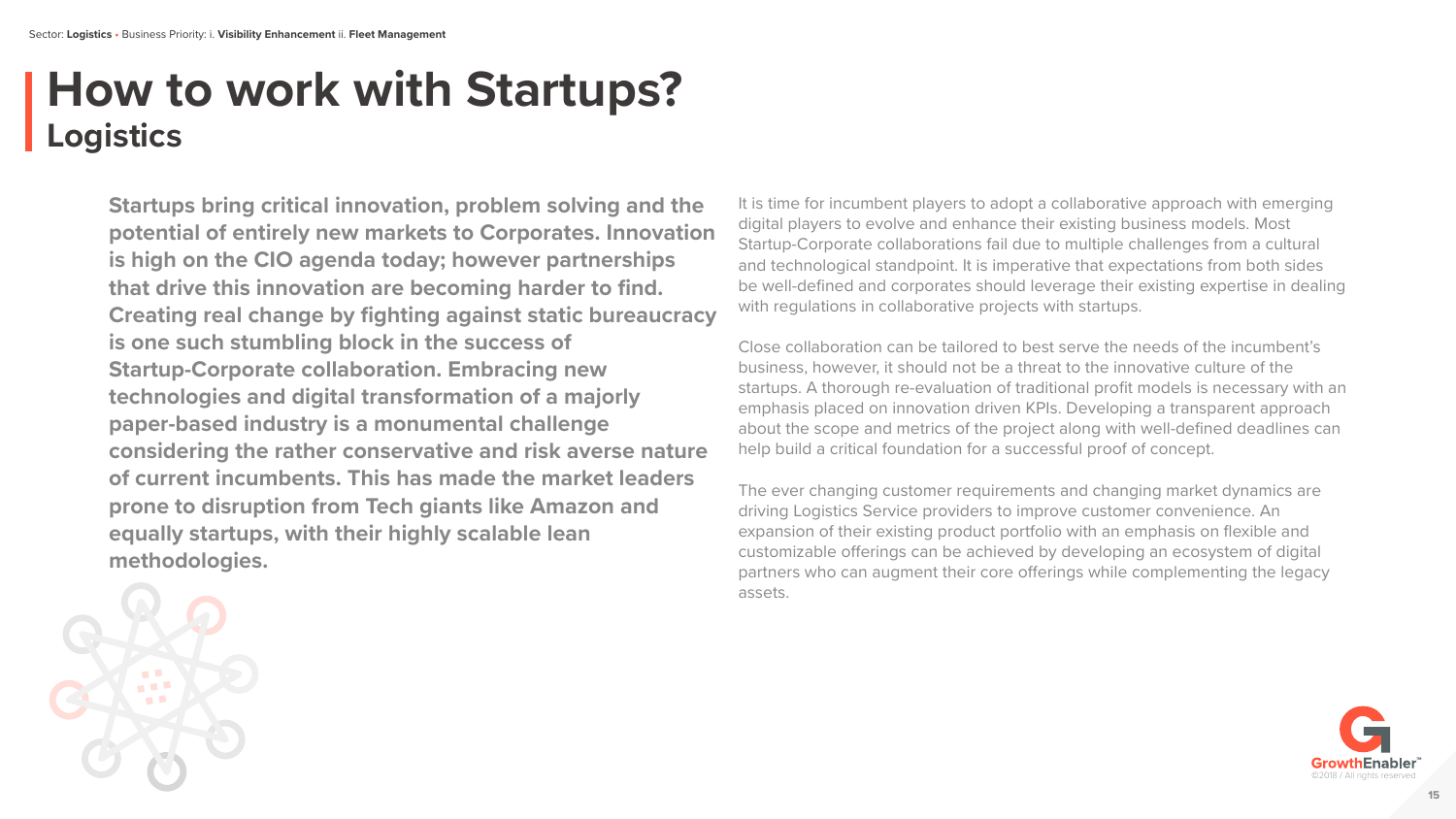# **Find out more about GrowthEnabler Research Methodology**

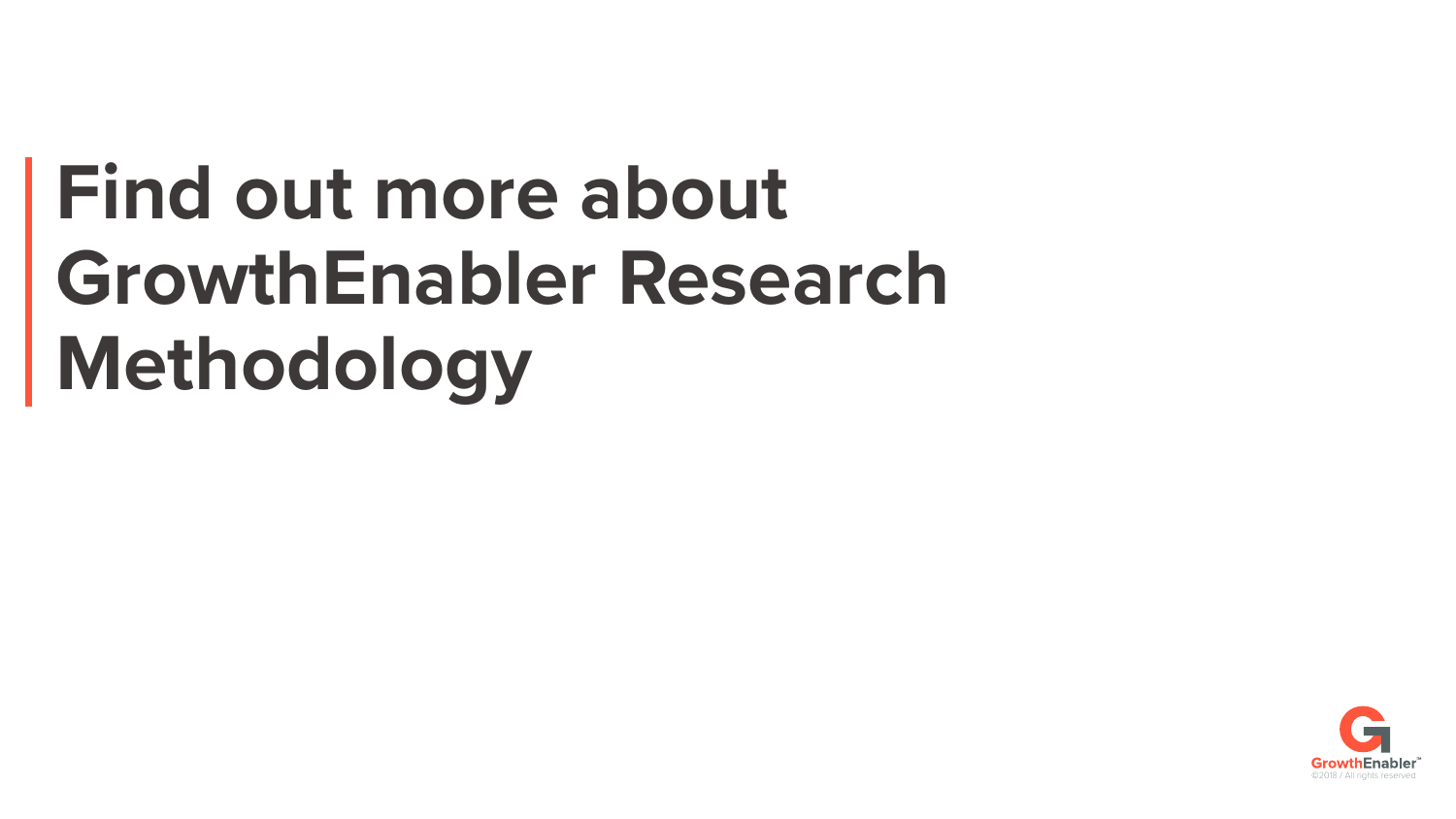#### **INTRODUCTION**

GrowthEnabler uses its proprietary research methodologies to analyse the business impact of disruptive technologies and digital innovations on the future growth of large corporations and their industries. GrowthEnabler applies its deep-data analysis tools, scoring logic and algorithms to create intelligence that enables senior executives to make informed business growth decisions. The GrowthEnabler Personalised Intelligence Interface (Pii) is an interactive platform that provides corporates the ability to Find, Select, Connect and Manage global Startups based on their business priorities and problems.

#### **1. MARKET ANALYSIS**

To further enrich the efficacy of analysis, GrowthEnabler undertakes formal and informal interviews and RFI's and surveys with key decision makers and executives in corporates, as well as founders and owners of Startups. Following this exercise, large volumes of data is categorised and curated, based on, industry and market drivers, risks, opportunities and challenges specific to an industry vertical or technology area, and then injected into a pre-configured regression model to forecast and predict market movements and trends.

To create and report leading technology-related market trends and industry analysis with a focus on industry sub-sectors, real-life implementations, industry and market landscapes and competitor dynamics, GrowthEnabler analyses large sets of data and information aggregated from various private and public sources, including online databases, market reports, online surveys,

journals, and in-depth phone interviews.

**Primary Research** – The Primary research data is sourced directly from GrowthEnabler Market Surveys, RFI's with Startups, One-on-One Interviews, Calls and Product briefings, including Startup and Client Registration Information available on the GrowthEnabler Pii platform.

#### **2. STARTUP TECHNOLOGY LANDSCAPE & ANALYSIS**



**Secondary Research** – A team of Machine Learning and NLP experts scan thousands of private and public data sources using data scraping and crawling methods to extract relevant secondary data, which is then validated and verified using GrowthEnabler automated data-cleansing methods,industry and technology segmentation taxonomies and mapping protocols and core intelligence from pre-populated Startup profiles and reviews.

**Analyst Validation** – A team of Analysts and Subject Matter Experts validate both the primary and secondary data while using internal peer reviews to substantiate core assumptions and data points, and external discussions with

senior decision makers

to assess business relevancy, timing and need.

#### **The major sources of Secondary research are:**

ii. Data aggregators iv. News Feeds v. Industry reports

#### **A total of 57 data-points and parameters are applied in analysing and predicting the growth potential and health of a Startup, including:**

- i. Global Startup websites
	-
- iii. VC and Investor portfolios
	-
	-
- vi. Regional Company registration websites
- vii. Social Sources (Social Sites, Blogs, Articles, Media sites)
	-
	-
	-
- iv. Financial Strength/Funding/acquisition data
- v. Product Innovation patent data and core features and functions
- vi. Customer value & sentiments vii. Social Media and Branding coverage viii. Business Traction and progress

i. Company information ii. Leadership Team

iii. Business Model

analysis

**Out of the total 57, 30 parameters are classified under 5 broad categories used to calculate the GE Pii Score.**

- i. Product & Innovation
- ii. Leadership Team
- iii. Market Traction
- iv. Financial Strength

v. Social media and Branding

## **GrowthEnabler Research Methodology Proprietary Research**